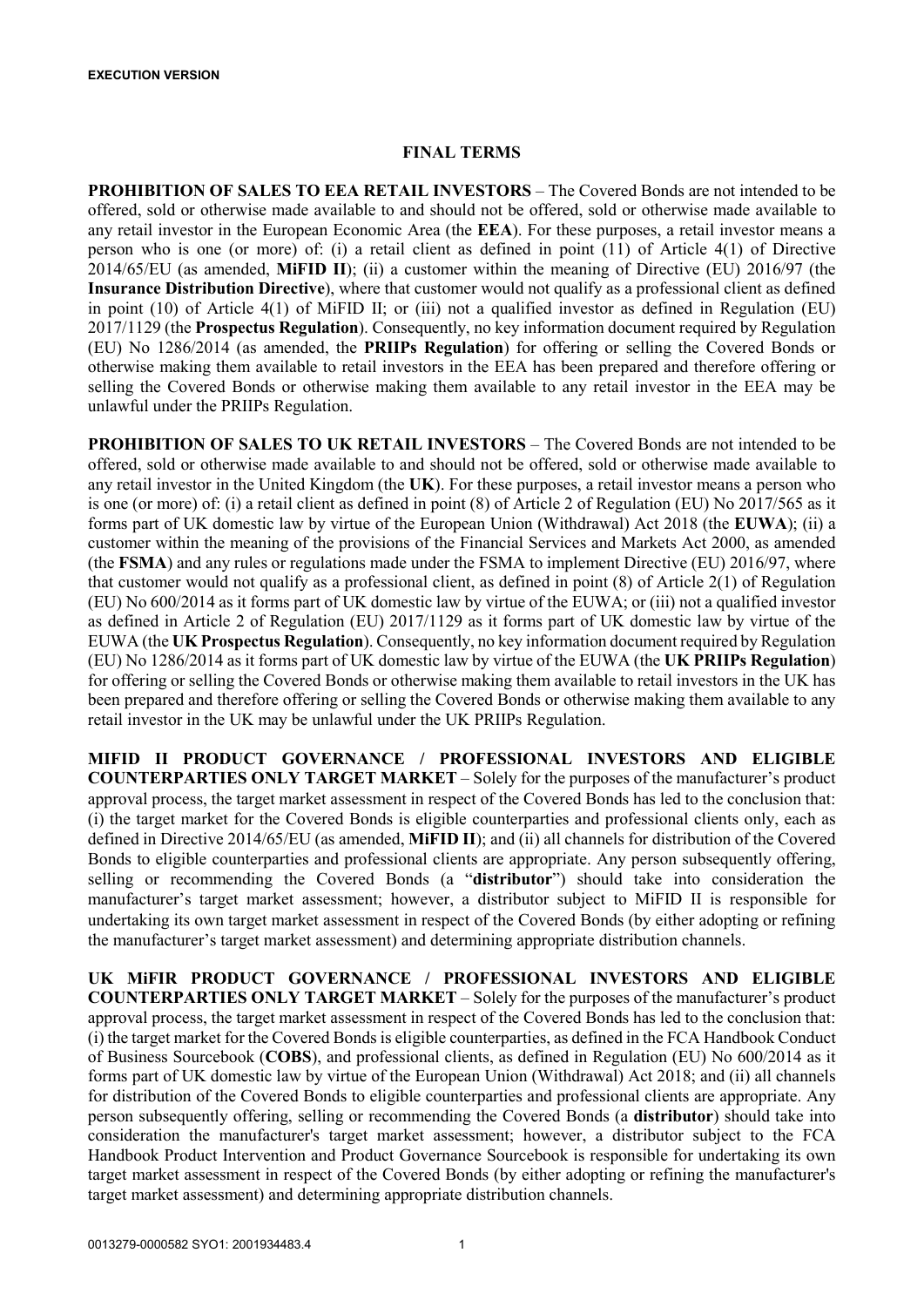#### **Commonwealth Bank of Australia**

#### **Legal Entity Identifier (LEI): MSFSBD3QN1GSN7Q6C537**

## **Issue of EUR 1,250,000,000 0.750 per cent. Covered Bonds due 28 February 2028 irrevocably and unconditionally guaranteed as to payment of principal and interest by Perpetual Corporate Trust Limited as trustee of the CBA Covered Bond Trust (the Trust) under the U.S.\$40,000,000,000 CBA Covered Bond Programme**

#### **PART A – CONTRACTUAL TERMS**

Terms used herein will be deemed to be defined as such for the purposes of the terms and conditions (the **Conditions**) set forth in the Prospectus dated 9 July 2021 and the supplements to the Prospectus dated 16 August 2021 and 10 February 2022 (together, the **Prospectus**) which constitute a base prospectus for the purposes of Regulation (EU) 2017/1129 as it forms part of UK domestic law by virtue of the European Union (Withdrawal) Act 2018 (the **EUWA**) (the **UK Prospectus Regulation**). This document constitutes the Final Terms of the Covered Bonds described herein for the purposes of the UK Prospectus Regulation and must be read in conjunction with the Prospectus as so supplemented in order to obtain all the relevant information. The<br>Prospectus has been published on the website of the London Stock Exchange at Prospectus has been published on the website of the London Stock Exchange at https://www.londonstockexchange.com/exchange/news/market-news/market-news-home.html

| 1. | Issuer:                                       |                                                                                  | Commonwealth Bank of Australia                                                                                                                                                                |  |
|----|-----------------------------------------------|----------------------------------------------------------------------------------|-----------------------------------------------------------------------------------------------------------------------------------------------------------------------------------------------|--|
| 2. | Covered Bond Guarantor:                       |                                                                                  | Perpetual Corporate Trust Limited in its capacity as<br>trustee of the CBA Covered Bond Trust                                                                                                 |  |
| 3. | (i)                                           | Series of which Covered Bonds<br>are to be treated as forming part:              | 91                                                                                                                                                                                            |  |
|    | (ii)                                          | Tranche Number:                                                                  | $\mathbf{1}$                                                                                                                                                                                  |  |
|    | (iii)                                         | Date on which Covered Bonds<br>will be consolidated and form a<br>single Series: | Not Applicable                                                                                                                                                                                |  |
| 4. | Specified Currency or Currencies:             |                                                                                  | Euro (EUR or $\epsilon$ )                                                                                                                                                                     |  |
| 5. | Aggregate Nominal Amount of Covered<br>Bonds: |                                                                                  |                                                                                                                                                                                               |  |
|    | (i)                                           | Series:                                                                          | €1,250,000,000                                                                                                                                                                                |  |
|    | (ii)                                          | Tranche:                                                                         | €1,250,000,000                                                                                                                                                                                |  |
| 6. | Issue Price of Tranche:                       |                                                                                  | 99.936 per cent. of the Aggregate Nominal Amount                                                                                                                                              |  |
| 7. | <b>Specified Denominations:</b><br>(i)        |                                                                                  | €100,000 and integral multiples of €1,000 in excess<br>thereof up to and including $£199,000$ . No Covered<br>Bonds in definitive form will be issued with a<br>denomination above $£199,000$ |  |
|    | (ii)                                          | <b>Calculation Amount (Applicable</b><br>to Covered Bonds in definitive          | €1,000                                                                                                                                                                                        |  |

form, in relation to calculation of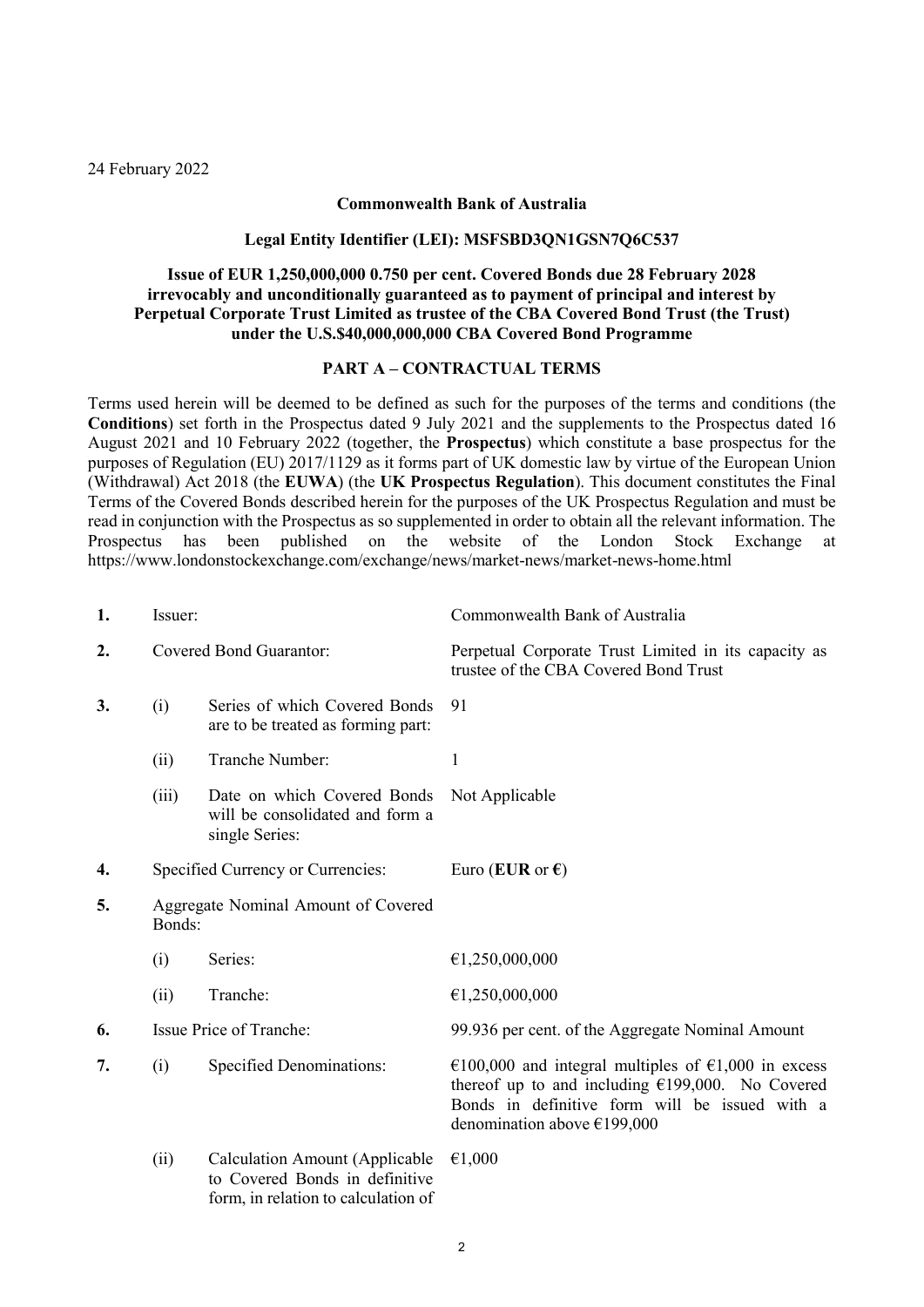interest on Covered Bonds in global form see Conditions): **8.** (i) Issue Date: 28 February 2022 (ii) Interest Commencement Date: Issue Date **9.** Final Maturity Date: 28 February 2028 **10.** Extended Due for Payment Date of Guaranteed Amounts corresponding to the Final Redemption Amount under the Covered Bond Guarantee: The Specified Interest Payment Date falling in or nearest to February 2029 **11.** Interest Basis: 0.750 per cent. per annum Fixed Rate payable annually in arrear from the Issue Date up to and including the Final Maturity Date 1 Month EURIBOR + 0.213 per cent. per annum Floating Rate payable monthly in arrear from (but excluding) the Final Maturity Date to (and including) the earlier of: (i) the date on which the Covered Bonds are redeemed in full; and (ii) the Extended Due for Payment Date. (see paragraphs [16](#page-2-0) and [17 below\)](#page-3-0) **12.** Redemption/Payment Basis: 100 per cent. of the nominal amount **13.** Change of Interest Basis or Redemption/ Payment Basis: In accordance with paragraphs [16](#page-2-0) and [17](#page-3-0) 14. Put/Call Options: Not applicable **15.** (a) Status of the Covered Bonds: Senior (b) Status of Covered Guarantee: Bond Senior **PROVISIONS RELATING TO INTEREST (IF ANY) PAYABLE 16.** Fixed Rate Covered Bond Provisions Applicable from the Interest Commencement Date to the Final Maturity Date (i) Rate of Interest: 0.750 per cent. per annum payable annually in arrear on each Interest Payment Date (ii) Interest Payment Date(s): 28 February in each year, commencing on 28 February 2023, up to and including the Final Maturity Date (provided however, that after the Final Maturity Date, the Interest Payment Date shall be monthly in accordance with paragraph 17 below)

<span id="page-2-0"></span>(iii) Fixed Coupon Amount(s) for  $\epsilon$ 7.50 per Calculation Amount Covered Bonds in definitive form (and in relation to Covered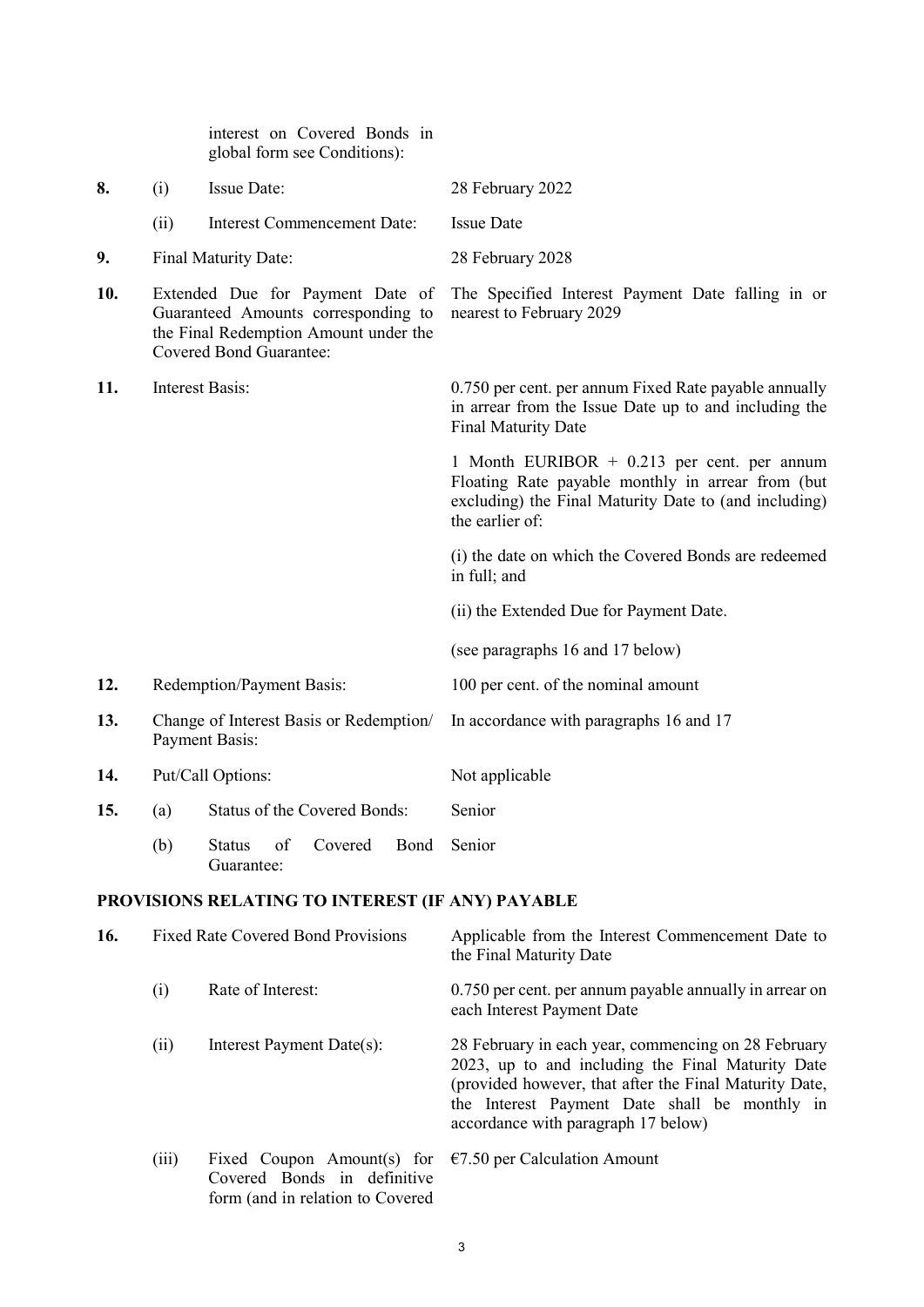<span id="page-3-0"></span>

|     |                                      | Bonds in global<br>form<br>see<br>Conditions):                                                                                                        |                                                                                                                                                                                                                                                                                                                                                                                                                                            |
|-----|--------------------------------------|-------------------------------------------------------------------------------------------------------------------------------------------------------|--------------------------------------------------------------------------------------------------------------------------------------------------------------------------------------------------------------------------------------------------------------------------------------------------------------------------------------------------------------------------------------------------------------------------------------------|
|     | (iv)                                 | Broken Amount(s) for Covered<br>Bonds in definitive form (and in<br>relation to Covered Bonds in<br>global form see Conditions):                      | Not Applicable                                                                                                                                                                                                                                                                                                                                                                                                                             |
|     | (v)                                  | Day Count Fraction:                                                                                                                                   | Actual/Actual (ICMA), unadjusted                                                                                                                                                                                                                                                                                                                                                                                                           |
|     | (vi)                                 | Determination Date(s):                                                                                                                                | 28 February in each year                                                                                                                                                                                                                                                                                                                                                                                                                   |
|     | (vii)                                | <b>Business Day Convention:</b>                                                                                                                       | Following Business Day Convention                                                                                                                                                                                                                                                                                                                                                                                                          |
| 17. | <b>Floating</b><br><b>Provisions</b> | Covered<br>Rate<br><b>Bond</b>                                                                                                                        | Applicable from the Final Maturity Date to the<br><b>Extended Due for Payment Date</b>                                                                                                                                                                                                                                                                                                                                                     |
|     | (i)                                  | Period(s)/Specified<br>Specified<br>Interest Payment Date(s):                                                                                         | The Specified Periods shall be each period from, and<br>including, each Specified Interest Payment Date to, but<br>excluding, the following Specified Interest Payment<br>Date provided that the first Specified Period shall be<br>from, and including, the Final Maturity Date to, but<br>excluding, the next Specified Interest Payment Date,<br>subject to adjustment in accordance with the Business<br>Day Convention set out below. |
|     |                                      |                                                                                                                                                       | The Specified Interest Payment Dates shall occur<br>monthly on the 28 <sup>th</sup> day of each month from (but<br>excluding) the Final Maturity Date to (and including)<br>the earlier of (i) the date on which the Final Redemption<br>Amount is paid in full and (ii) the Extended Due for<br>Payment Date.                                                                                                                             |
|     | (ii)                                 | <b>Business Day Convention:</b>                                                                                                                       | Modified Following Business Day Convention                                                                                                                                                                                                                                                                                                                                                                                                 |
|     | (iii)                                | Additional Business Centre(s):                                                                                                                        | TARGET2, London, New York, Sydney                                                                                                                                                                                                                                                                                                                                                                                                          |
|     | (iv)                                 | Manner in which the Rate of<br>Interest and Interest Amount are<br>to be determined:                                                                  | Screen Rate Determination                                                                                                                                                                                                                                                                                                                                                                                                                  |
|     | (v)                                  | Party<br>responsible<br>for<br>determining the Rate of Interest<br>and /or calculating the Interest<br>Amount (if not the Principal<br>Paying Agent): | Not Applicable                                                                                                                                                                                                                                                                                                                                                                                                                             |
|     | (vi)                                 | Screen Rate Determination:                                                                                                                            | Applicable                                                                                                                                                                                                                                                                                                                                                                                                                                 |
|     |                                      | Reference<br>Rate<br>(iif)<br>applicable):                                                                                                            | Reference Rate: 1 month EURIBOR                                                                                                                                                                                                                                                                                                                                                                                                            |
|     |                                      | Determination<br>Interest<br>Date(s):                                                                                                                 | The second day on which TARGET2 is open prior to<br>the start of each Interest Period                                                                                                                                                                                                                                                                                                                                                      |
|     |                                      | Relevant Screen Page:                                                                                                                                 | Reuters Screen Page EURIBOR01                                                                                                                                                                                                                                                                                                                                                                                                              |
|     |                                      | <b>SONIA</b><br>Observation<br>Method:                                                                                                                | Not Applicable                                                                                                                                                                                                                                                                                                                                                                                                                             |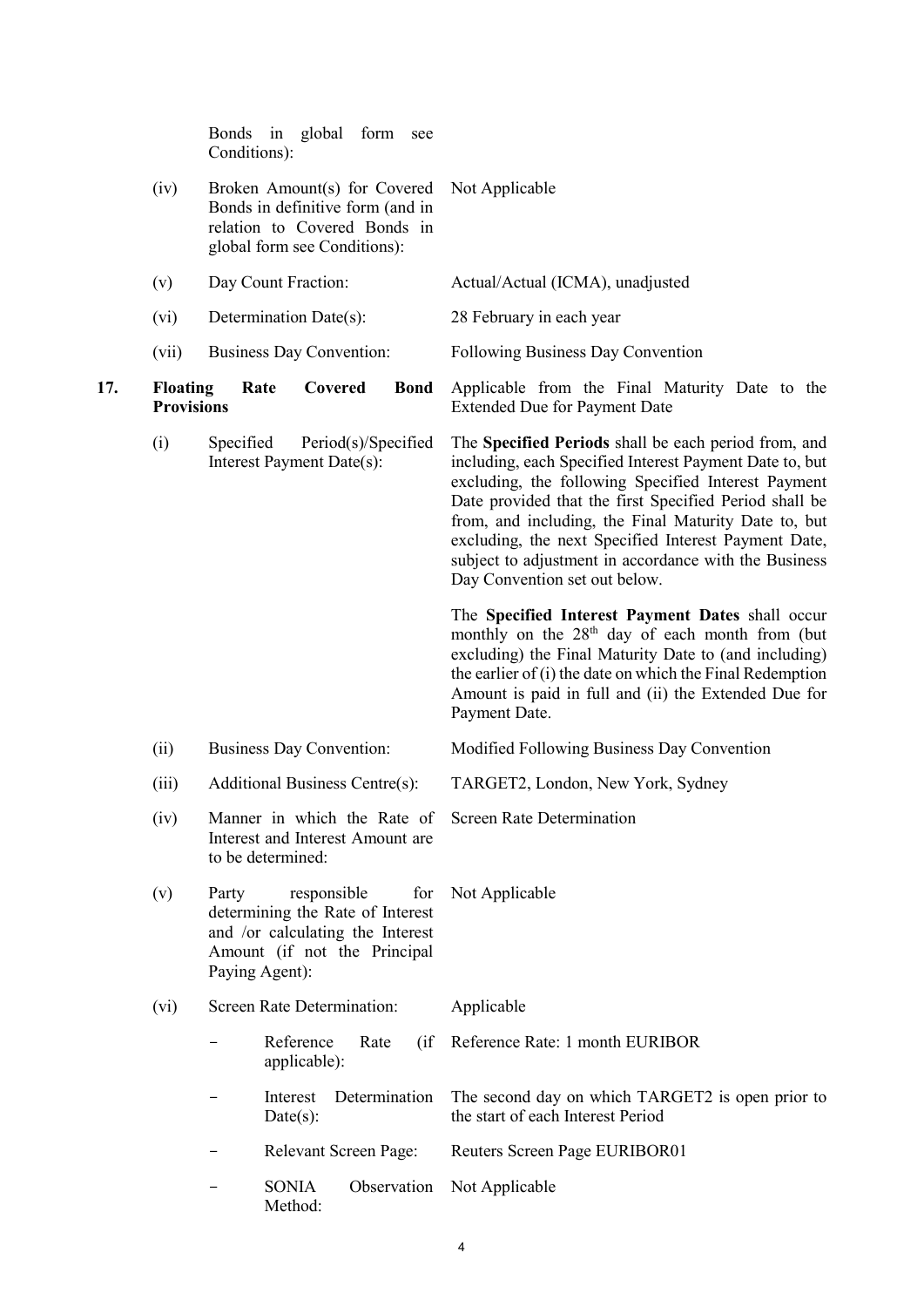| <b>PROVISIONS</b><br><b>RELATING</b><br>TO<br><b>REDEMPTION</b> |         |               |                            |  |                                       |
|-----------------------------------------------------------------|---------|---------------|----------------------------|--|---------------------------------------|
|                                                                 | (xii)   |               | Day Count Fraction:        |  | Actual/360, adjusted                  |
|                                                                 | $(x_i)$ |               | Maximum Rate of Interest:  |  | Not Applicable                        |
|                                                                 | (x)     |               | Minimum Rate of Interest:  |  | Not Applicable                        |
|                                                                 | (ix)    | $Margin(s)$ : |                            |  | $+0.213$ per cent. per annum          |
|                                                                 | (viii)  |               | Linear Interpolation:      |  | Not Applicable                        |
|                                                                 | (vii)   |               | ISDA Determination:        |  | Not Applicable                        |
|                                                                 |         |               | Specified Time             |  | 11:00 am (Brussels time)              |
|                                                                 |         |               | <b>Index Determination</b> |  | Not Applicable                        |
|                                                                 |         |               | Period                     |  | SOFR Observation Shift Not Applicable |
|                                                                 |         |               | SONIA<br>Look-Back Period: |  | Observation Not Applicable            |

| 18. | Notice periods for Condition 5.2 Minimum Period: 30 days<br>(Redemption for Tax Reasons) or                                                                                           |                                 |  |
|-----|---------------------------------------------------------------------------------------------------------------------------------------------------------------------------------------|---------------------------------|--|
|     | Condition 5.5 (Redemption due to<br><i>Illegality</i> )                                                                                                                               | Maximum Period: 60 days         |  |
| 19. | Issuer Call:                                                                                                                                                                          | Not Applicable                  |  |
| 20. | <b>Investor Put:</b>                                                                                                                                                                  | Not Applicable                  |  |
| 21. | Final Redemption Amount:                                                                                                                                                              | $€1,000$ per Calculation Amount |  |
| 22. | Early Redemption Amount payable on $\epsilon$ 1,000 per Calculation Amount<br>redemption for taxation reasons or on<br>event of default and/or the method of<br>calculating the same: |                                 |  |

# **GENERAL PROVISIONS APPLICABLE TO THE COVERED BONDS**

| 23. | Form of Covered Bonds: | <b>Bearer Covered Bonds:</b>                                                                                                                                                                |
|-----|------------------------|---------------------------------------------------------------------------------------------------------------------------------------------------------------------------------------------|
|     |                        | Temporary Bearer Global Covered Bond exchangeable<br>for a Permanent Bearer Global Covered Bond which is<br>exchangeable for Bearer Definitive Covered Bonds<br>only upon an Exchange Event |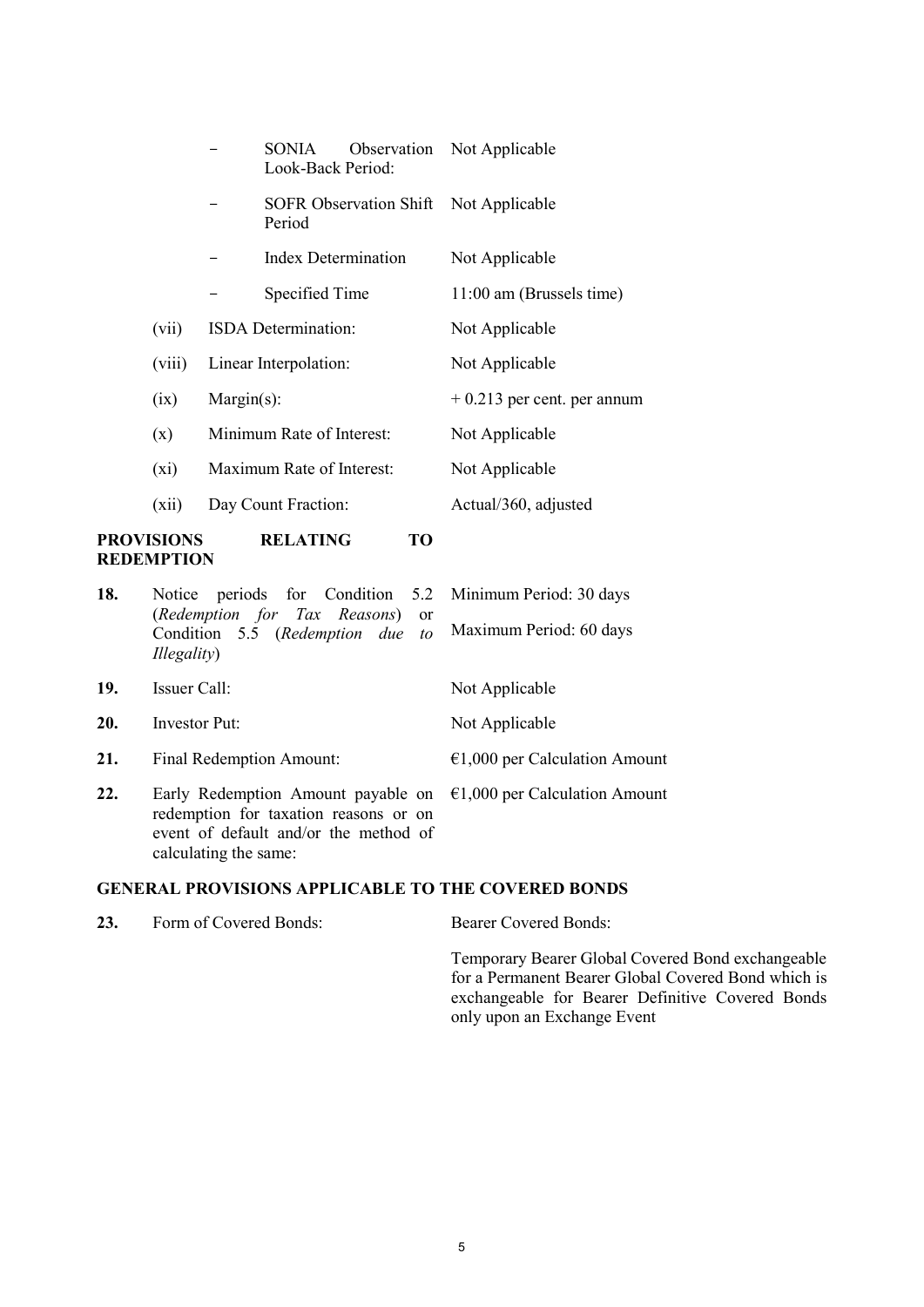**24.** Additional Financial Centre(s) or other special provisions relating to Payment Dates: TARGET2, London, New York, Sydney

**25.** Talons for future Coupons to be attached No to Definitive Covered Bonds (and dates on which such Talons mature):

# **PURPOSE OF FINAL TERMS**

This Final Terms comprises the Final Terms required for issue and admission to trading on the London Stock Exchange's main market of the Covered Bonds described herein pursuant to the U.S.\$40,000,000,000 CBA Covered Bond Programme of the Commonwealth Bank of Australia.

# **RESPONSIBILITY**

The descriptions of the 'AAA' and 'Aaa' credit ratings in Item 2 of Part B of these Final Terms have been extracted from Fitch Australia Pty Ltd's 10 November 2021 publication, "Rating Definitions" and Moody's Investors Service Pty Ltd's 2 November 2021 publication, "Rating Symbols and Definitions", respectively. The Issuer confirms that such information has been accurately reproduced and that, so far as it is aware and is able to ascertain from information published by Fitch Australia Pty Ltd and Moody's Investors Service Pty Ltd, respectively, no facts have been omitted which would render the reproduced information inaccurate or misleading.

Signed on behalf of **Commonwealth Bank of Australia:**

By: ..........................................................

Title:

*Duly authorised*

Signed on behalf of **Perpetual Corporate Trust Limited** in its capacity as trustee of the CBA Covered Bond Trust:

By: ......................................................................

Attorney:

*Duly authorised*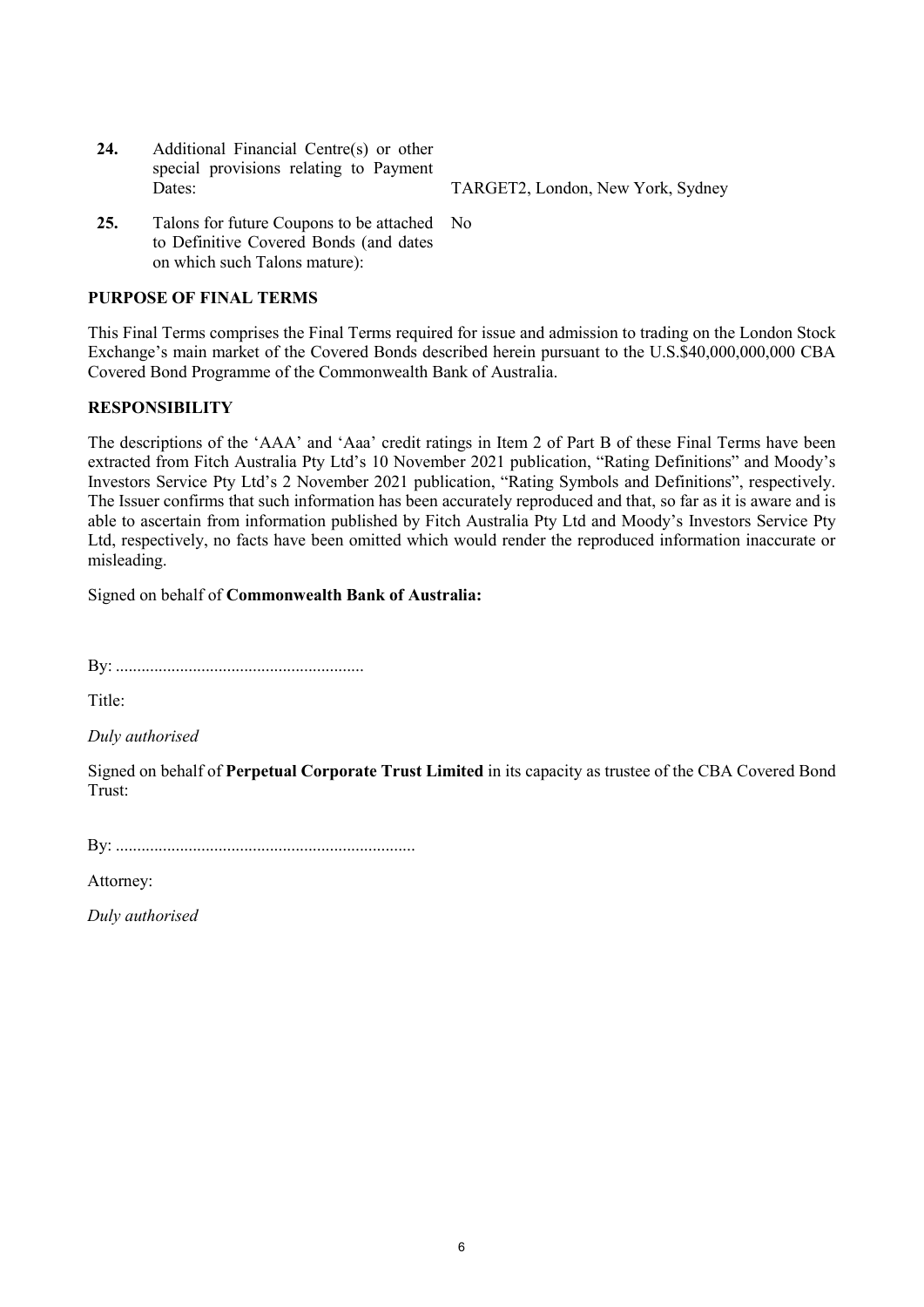#### **PART B – OTHER INFORMATION**

## **1. LISTING AND ADMISSION TO TRADING**

| (i)  | Listing and Admission to trading:                                       | Application for admission to the Official List and for<br>admission to trading is expected to be made to the<br>London Stock Exchange's Main Market |  |  |
|------|-------------------------------------------------------------------------|-----------------------------------------------------------------------------------------------------------------------------------------------------|--|--|
|      |                                                                         | Date from which admission effective 28 February<br>2022                                                                                             |  |  |
| (ii) | Estimate of total expenses related to GBP5,750<br>admission to trading: |                                                                                                                                                     |  |  |

#### **2. RATINGS**

Ratings: The Covered Bonds to be issued are expected to be rated:

Fitch Australia Pty Ltd: AAA

*'AAA' ratings denote the lowest expectation of default risk. They are assigned only in cases of exceptionally strong capacity for payment of financial commitments. This capacity is highly unlikely to be adversely affected by foreseeable events.* 

(*Source: https://www.fitchratings.com/research/fundasset-managers/rating-definitions-10-11-2021*)

Moody's Investors Service Pty Ltd: Aaa

*Obligations rated Aaa are judged to be of the highest quality, subject to the lowest level of credit risk.* 

(*Source: https://www.moodys.com/researchdocumentcont entpage.aspx?docid=PBC\_79004*)

Credit ratings are for distribution only to a person (a) who is not a "retail client" within the meaning of section 761G of the Corporations Act 2001 (Cth) and is also a sophisticated investor, professional investor or other investor in respect of whom disclosure is not required under Part 6D.2 or 7.9 of the Corporations Act 2001 (Cth), and (b) who is otherwise permitted to receive credit ratings in accordance with applicable law in any jurisdiction in which the person may be located. Anyone who is not such a person is not entitled to receive these Final Terms and any who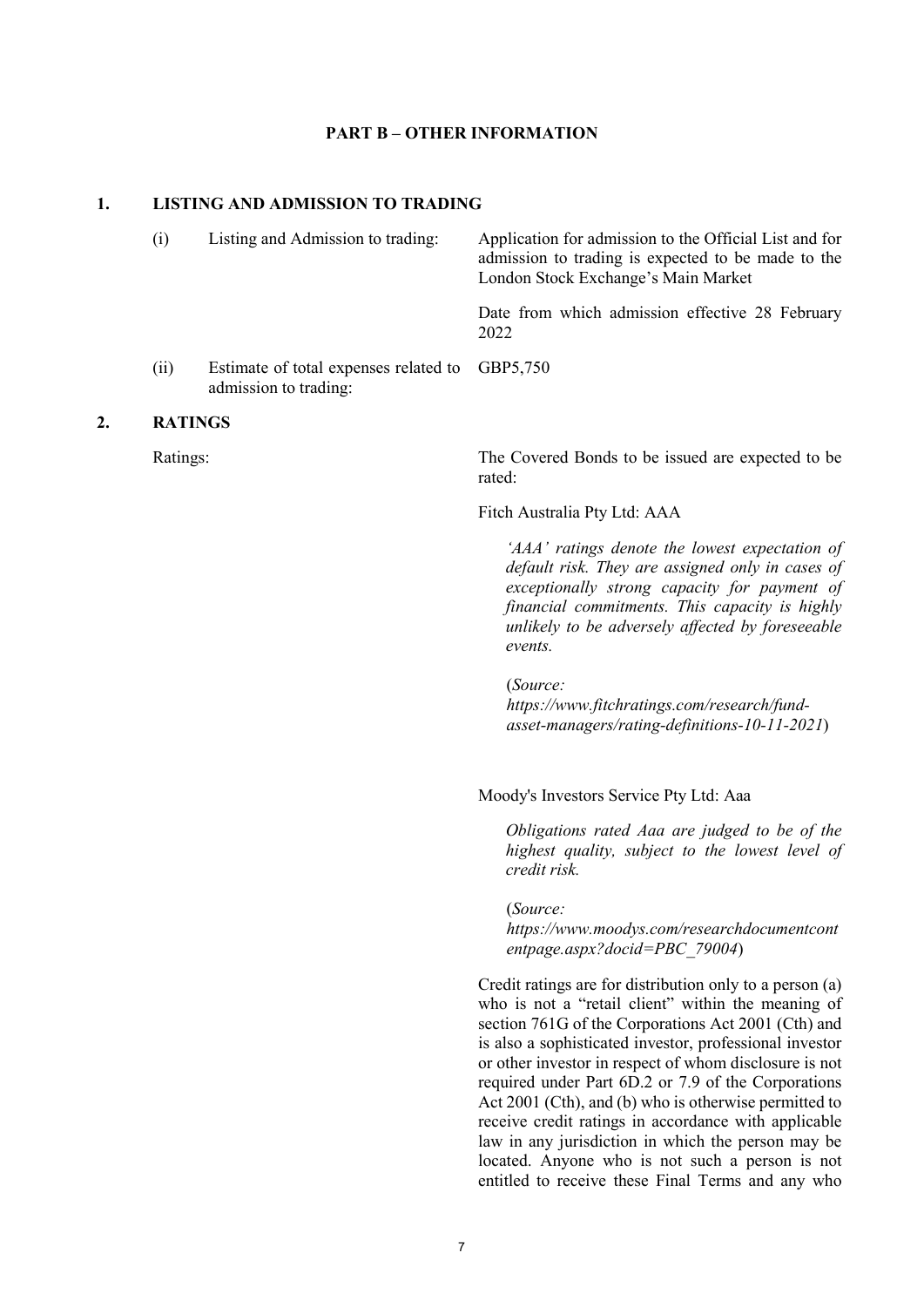receives these Final Terms must not distribute them to any person who is not entitled to receive them.

The ratings issued by Moody's Investors Service Pty Ltd and Fitch Australia Pty Ltd have been endorsed by Moody's Investors Service Limited and Fitch Ratings Limited, respectively.

### **3. REASONS FOR THE OFFER AND ESTIMATED NET PROCEEDS**

- (i) Reasons for the offer: See "Use of Proceeds" in the Prospectus
- (ii) Estimated net proceeds: EUR 1,246,075,000

#### **4. INTERESTS OF NATURAL AND LEGAL PERSONS INVOLVED IN THE ISSUE**

Save for the fees payable to the Managers, so far as the Issuer is aware, no person involved in the issue of the Covered Bonds has an interest material to the offer. The Managers and their affiliates have engaged, and may in future engage in investment banking and/or commercial banking transactions with, and may perform other services for, the Issuer, the Covered Bond Guarantor and their affiliates.

#### **5. YIELD (Fixed Rate Covered Bonds only)**

Indication of yield: 0.761 per cent. per annum

The yield is calculated at the Issue Date on the basis of the Issue Price. It is not an indication of future yield.

#### **6. OPERATIONAL INFORMATION**

- (i) ISIN Code: XS2446284783
- (ii) CUSIP: Not Applicable
- 
- 

(iii) CFI Code: DGVXFB, as updated, as set out on the website of the Association of National Numbering Agencies (ANNA) or alternatively sourced from the responsible National Numbering Agency that assigned the ISIN

(iv) FISN: COMMNW.BK(AU)/VAR MBS 20280223, as updated, as set out on the website of the Association of National Numbering Agencies (ANNA) or alternatively sourced from the responsible National Numbering Agency that assigned the ISIN

- (v) Common Code: 244628478
- (vi) Any clearing system(s) other than Not Applicable Euroclear Bank SA/NV and Clearstream Banking S.A. and The Depository Trust Company and Austraclear and the relevant identification number(s):
- (vii) Name and address of initial Paying Agent in relation to the Covered **B**onds

Deutsche Bank AG, London Branch Winchester House 1 Great Winchester Street